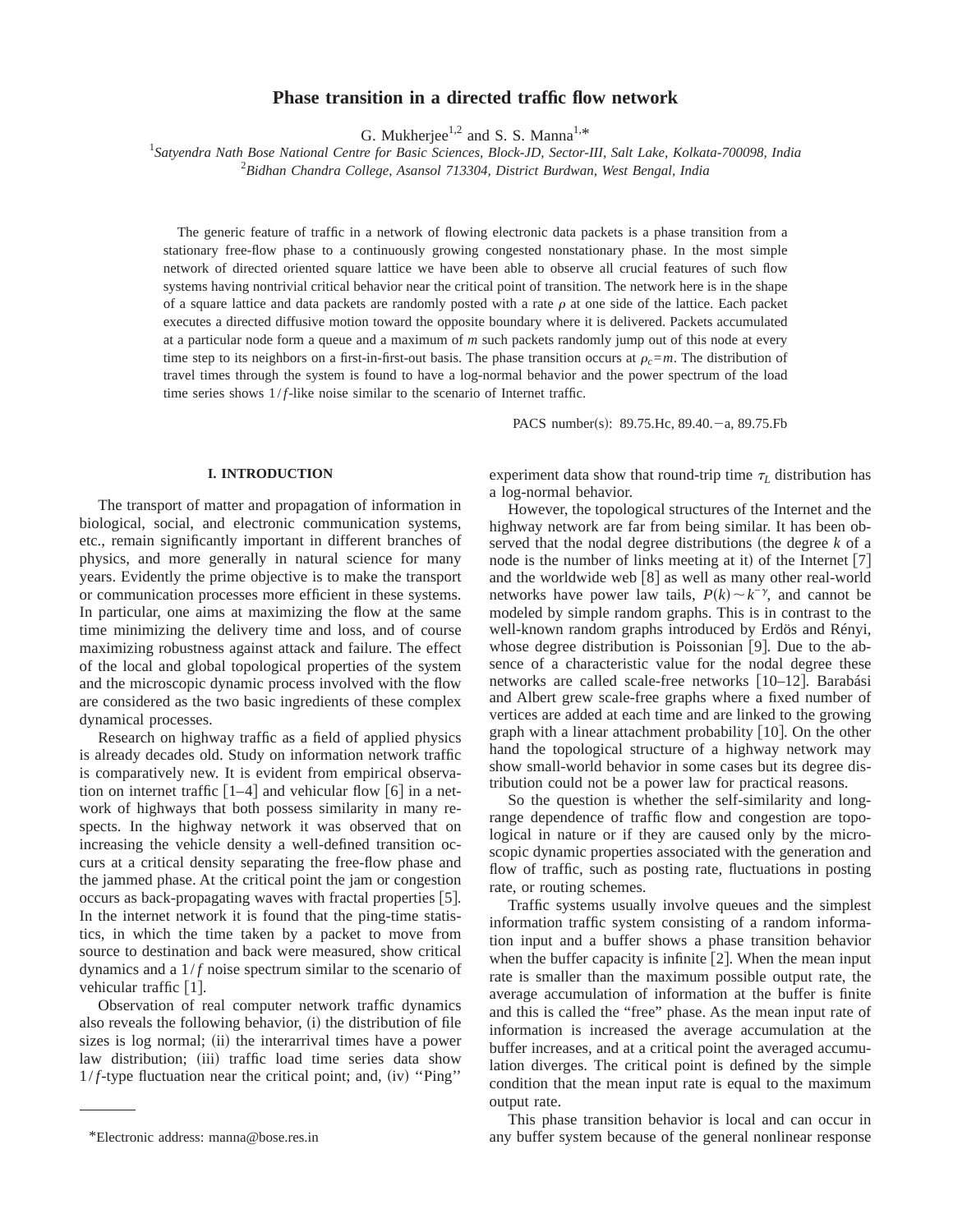

FIG. 1. A configuration of the number of data packets at each node of an  $8\times8$  system with the posting rate  $\rho=0.8$  in the stationary state.

of the buffer. But the ping experiment indicates a phase transition of the whole network due to propagation of congestion among jammed nodes and shows  $1/f$  fluctuation at the critical point  $[2,3]$ . The whole system was also considered as a vast ensemble of phase transition elements and the system properties are the outcome of the interactions between these individual elements  $[13]$ .

In recent studies on different geometries, that is, on a linear chain  $[14]$ , two-dimensional lattices, and a Cayley tree [15] a sharp transition from the free to congested phase is found for routing of packets through shortest paths. In the linear chain the smallest buffer causes jamming  $[14]$ . In the Cayley tree the role of the node at the top of the hierarchy is crucial for congestion. Also in the case of two-dimensional lattices it is observed that if the packet delivery capacity of the nodes is fixed, or independent of the load on the node, then congestion occurs above a specific value of the posting rate  $\rho$ . Traffic flow has also been studied on scale-free networks  $[16]$ .

In this work we try to address this question of dependence (or independence) of the network traffic flow on topological features and on the details of the dynamic process associated with the generation and flow of traffic. We took a simple network of oriented square lattices and select random diffusion along a preferred direction as the method of routing of data packets (all of the same size) and show that this arrangement could generate the main experimental findings of internet traffic flow.

#### **II. THE MODEL**

An oriented square lattice of size  $L \times L$  placed on the *x*-*y* plane is the network in our model: the lattice sites are the nodes and lattice bonds are the links of the network (see Fig. 1). The system has a preferential direction, called the downward direction, imposed along the −*y* direction such that packets from every site jump with a positive component along the preferred direction. Every node has two neighboring nodes along the preferred direction which are situated at the lower left  $(LL)$  and lower right  $(LR)$  positions. Data packets are posted at a rate  $\rho$  only on nodes of the top row of the lattice at  $y = L$ . Similarly all nodes on the bottom row at *y*=0 are considered as sinks where packets are delivered and therefore disappear from the system. Although the data packets are distinguishable a packet is delivered at any arbitrary sink. In general each  $L^2$  nodes is a router which receives, stores, and forwards packets along the preferred direction. There is a limit to the forwarding capacity of each node; a node can forward a maximum of *m* data packets at a time. Each of these data packets is forwarded to the LL or LR nodes randomly with equal probability. Each node receives packets from its two upward neighbors, places them in its buffer maintaining a queue of length  $q_i(\rho, t)$ , and forwards a maximum of *m* packets at a time from the front of the queue according to the first-in-first-out (FIFO) rule. We further assume that the buffer capacity of each node is infinitely large so that no packet is lost due to a filled-up buffer. A single time step during the evolution of the system consists of updating every node of the system for once.

The posting rate  $\rho$  of data packets is the only control parameter of the system. Therefore, at each time step, each node of the top row receives a new data packet with a probability  $\rho$ . The free-flow phase is a stationary state where the average fluxes of the inflow and outflow currents of data packets balance. Once a specific value of *m* is assigned, the magnitudes of these currents can increase at most to *m*. This implies that the critical posting rate  $\rho_c$  must be equal to *m*. This is supported numerically for a number of values of *m*. In most of our calculations reported below we have used *m* =1.

The total number  $N(\rho, t) = \sum_{i=1}^{L^2} q_i(\rho, t)$  of data packets in the network at time *t* is called the "load;" it fluctuates with time but maintains a steady mean value  $N(\rho)$  in the stationary free-flow state (Figs. 2 and 3). For a posting rate  $\rho > \rho_c$ . the system switches over to a congested phase and the  $N(\rho, t)$ increases indefinitely. Since packets are moving into the system at a rate larger than the outflow rate, packets simply pile up in the system and no flow balance is attained. The variation of  $N(\rho)$  with  $\rho$  is studied. Different packets take different travel times to reach their destinations. The probability distribution of these travel times is also measured for different  $\rho$  values. The nodal queue length distribution of the network is studied for different posting rates.

## **III. RESULTS**

The fluctuation of the mean load per node or the mean queue length  $\bar{q}(\rho, t) = N(\rho, t)/L^2$  is observed to have a selfsimilar fluctuation as shown in Fig. 2 for  $\rho=0.96$  and *L* =128. In Fig. 2(a)  $N(\rho, t)/L^2$  has been plotted with time *t* over an interval of length  $\Delta t = 10^5$ . A small boxed region over a time interval of  $\Delta t = 10^4$  from Fig. 2(a) has been zoomed in Fig.  $2(b)$  using a vertical magnification 2.72 having the same size as in Fig.  $2(a)$ . Similarly a boxed region over a time interval of  $\Delta t = 10^3$  from Fig. 2(b) has been zoomed in Fig.  $2(c)$  using a vertical magnification 3.48 having the same size as in Fig.  $2(b)$ . It is evident from the three plots that apart from the stochastic noise present in the system the fluctuation of mean load is self-similar.

In addition the fluctuation of mean load per node becomes stronger and more correlated when  $\rho$  approaches the critical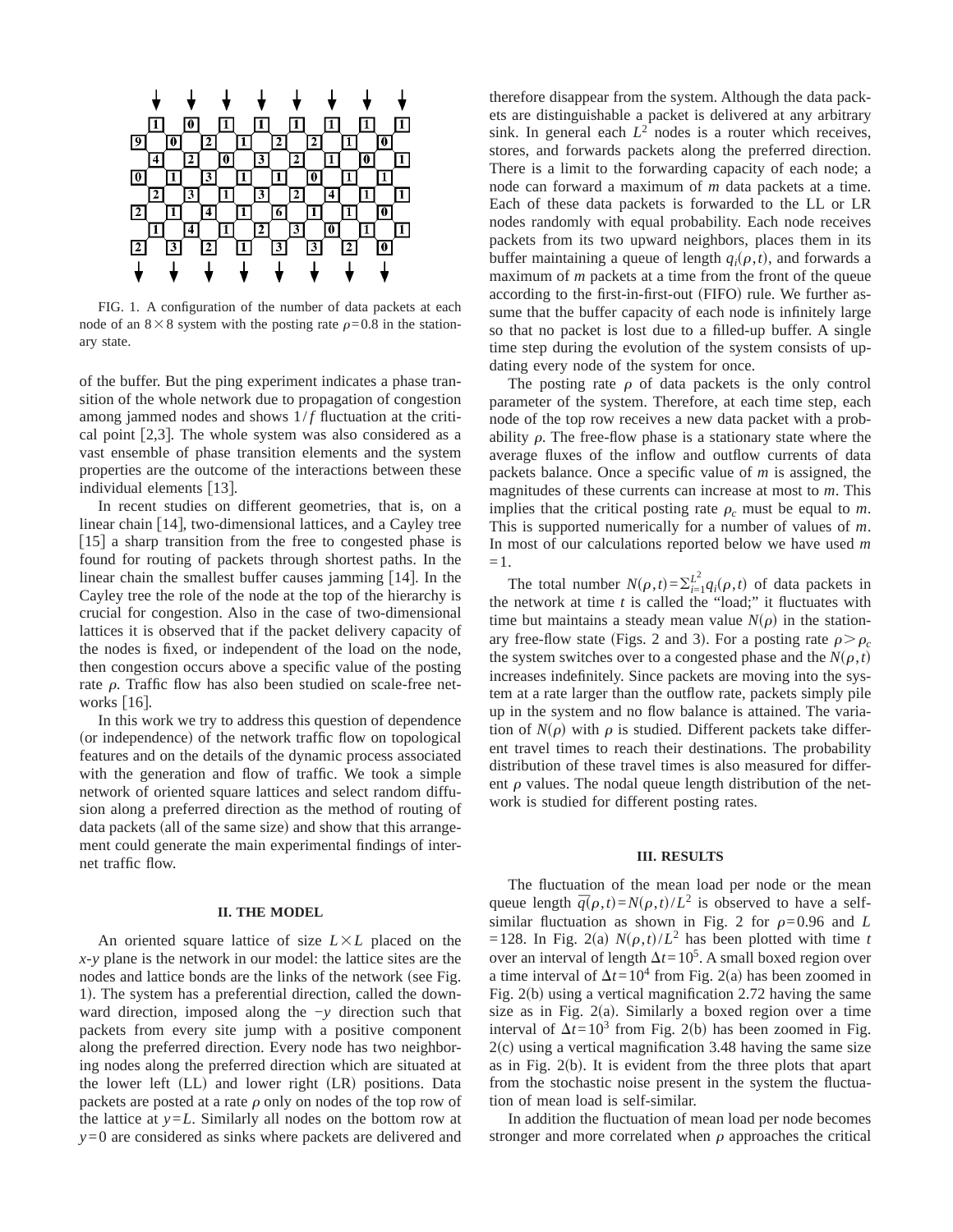

FIG. 2. Self-similar fluctuations of the average load per site  $N(\rho,t)/L^2$  with time *t* are displayed. (a) Average load of a system of size  $L=128$  in the stationary state is plotted for the posting rate  $\rho$  $=0.96$  over a range of 100 000 time units. (b) Magnification of the boxed region in  $(a)$  with the horizontal and vertical scale factors 10 and 2.72, respectively. (c) Magnification of the boxed region in  $(b)$ with the horizontal and vertical scale factors 10 and 3.48, respectively.

posting rate  $\rho_c$ . For a small  $\rho$  value the load fluctuates around an average value and the fluctuations are also small. It means that the correlation time is short, that is, the state of the system at a certain time step has very little effect on the states of the system a few time steps away. As  $\rho \rightarrow \rho_c$  the fluctuations in the mean load become increasingly stronger and it spreads in a wider region indicating higher correlation in the system. Near  $\rho_c$  a particular state of the system naturally influences the states of the system far away from it. In Fig. 3 we plot  $N(\rho,t)/L^2$  for four different posting rates  $\rho$  $=0.80$ , 90, 0.93, and 0.96 over an interval of length  $10<sup>5</sup>$  time units and for the system size *L*=128. The width of fluctuation  $w(\rho) = \langle \overline{q}^2(\rho, t) \rangle - \langle \overline{q}(\rho, t) \rangle^2$  increases as posting rate increases and also the fluctuation becomes more and more correlated.

When  $\rho$  is very small the number of packets posted per time step is also very small and the system can deliver it very quickly to the destination. No queue could be formed on the nodes and a packet need not wait in any node while traveling. This is a free-flow phase. But when the posting rate  $\rho$ increases, slowly queues are formed and a packet had to wait in queues while traveling and this waiting time started contributing to the travel time of a packet. But up to a certain  $\rho$ value the queue length and hence the waiting time at the nodes fluctuates around an average value, i.e., still the average delivery rate of the system and the average posting rate are equal and there is no growing accumulation of packets in the system. At this stage queues are formed on the nodes and the average length of the queues increases with  $\rho$  but that average value is not growing with time. But as  $\rho \rightarrow \rho_c$  the posting rate becomes equal to the maximum delivery rate (capacity) of the system and beyond that there will be growing accumulation of packets in the system indicating congestion or jammed phase.

Though exactly at  $\rho = \rho_c = m$  the balance of inflow and outflow fluxes of data packet currents is maintained it is observed that no stationary state is attained at this critical point. This is because not all nodes of the bottom row at *y*  $=1$  receive exactly one data packet each at every time unit; by fluctuation some nodes receive two and some other nodes do not receive any packet at all. Since a node, even if it received two data packets, can deliver at most one packet, some packets must have to stay back in the system, ultimately leading to a global congestion. How does the mean load per node increase with time at the nonstationary state of  $\rho = \rho_c$ ? It is observed that the variation is parabolic, i.e.,



FIG. 3. These plots show that as the posting rate  $\rho$  approaches the critical posting rate  $\rho_c$  the fluctuation of the average load per site increases and also long-range correlation develops. For a system of size *L*=128, average load  $N(\rho, t)/L^2$  is plotted for 100 000 time steps for the posting rates  $(a)$  $0.80$  (b)  $0.90$ , (c)  $0.93$ , and (d) 0.96, respectively.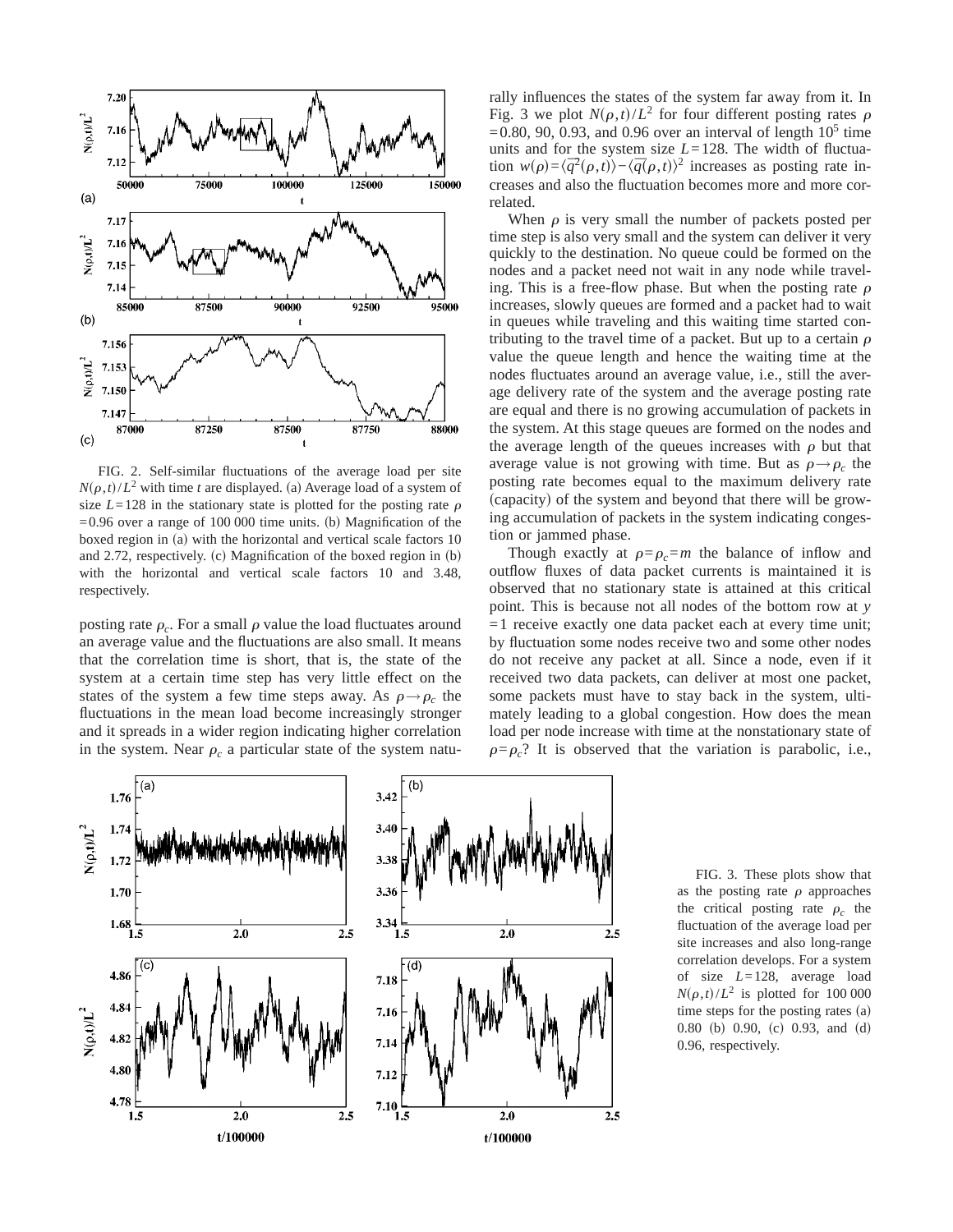

FIG. 4. (a) Plot of the average load per site  $N(\rho)/L^2$  with  $\rho$  for  $L=64$  and for  $m=1$ . The growth of average load diverges at the critical point of phase transition at  $\rho_c=1$ . (b) Plot of the average load again but with  $1-\rho$  and on a double logarithmic scale; the slope gives the value of the exponent  $x \approx 0.98$ .

 $\bar{q}(\rho_c, t) \sim t^{1/2}$ . However, for  $\rho > \rho_c$  the growth is linear in time:  $\overline{q}(\rho_c, t) \sim t$ .

The time averaged load per node  $N(\rho)/L^2$  in the free-flow stationary state is calculated for different values of the posting rates  $\rho$  and plotted in Fig. 4(a) for *L*=64. For small values of  $\rho$  the load is small and increases slowly. However, when  $\rho$  approaches  $\rho_c$  the rate of increase is very fast and diverges. This is seen more explicitly in Fig.  $4(b)$  where *N*( $\rho$ )/*L*<sup>2</sup> is plotted against  $\rho_c$ − $\rho$  on a double logarithmic scale and a straight line is obtained for  $\rho$  close to  $\rho_c$ . The slope of the straight line is 0.98, implying that the load may vary as

$$
N(\rho)/L^2 \sim (\rho_c - \rho)^{-1}.
$$
 (1)

The queue length distribution  $P(q)$  of the system, which is analogous to the jam size distribution in the highway network, gives a better understanding of the packet flow scenario. Compared to single queue theories, here we have many interacting queues in which at each time step a single packet can hop from any queue to any of the two neighboring queues. Thus here apart from the source nodes all other nodes are placed equivalently. They all have only two neighboring nodes as sources of data packets. In Fig. 5 we show the plot of  $P(q)$  vs *q* for  $\rho$ =0.97, 0.98, and 0.99 for *L*=64 on a semilogarithmic scale indicating that the intermediate region of the distribution follows the exponentially decaying distribution exp[ $-q/q_0(\rho)$ ] in general. It has been observed that the dependence  $q_0(\rho) \sim (\rho_c - \rho)^{-1}$  is followed very nicely. The average queue length  $\langle q(\rho, y) \rangle$  is also measured as a function of the *y* coordinate and found to vary as  $(\rho_c - \rho)^{-1}$ independent of *y* except over a small region near the top level.



FIG. 5. Queue length distribution for a  $64 \times 64$  lattice with  $\rho$  $=0.97$ , 0.98, and 0.99. Plots indicate exponential decay.

The travel time  $\tau$  of a data packet is defined as the time spent by the packet in the system, which is obviously the difference between the delivery and posting times. Each data packet is given a label and with each node a queue list is associated containing the labels of the data packets in this queue. If the queue length at a node is greater than *m* then the first *m* packets from the front of the queue are deleted and the queue is shifted *m* locations to the front. Each of these *m* packets is then randomly routed to one of the LL or LR nodes. Such a packet is placed at the end of the queue in the new node by the FIFO rule. Intuitively, it is easy to understand that for very low posting rates  $\rho \rightarrow 0$  every data packet makes a hop at every time instant and therefore all  $\tau$ values are the same and equal to *L*. Consequently,  $P(\tau,\rho,L)_{\rho\to 0} = \delta(\tau-L)$ . However, as  $\rho$  increases the queue lengths become larger; as a result travel time increases and its distribution gains a finite width. We have studied in detail the distribution of travel times and its dependence on  $\rho$  and  $L$ (Fig. 6) and  $P(\tau,\rho,L)$  is observed to follow a combined scaling form over  $\rho$  and  $L$  as

$$
P(\tau,\rho,L)(\rho_c-\rho)^{-1}L^{0.585} \sim \mathcal{G}([\log(\tau)-\tau_m](\rho_c-\rho)^{0.04}L^{0.48}).
$$
\n(2)

The scaling function  $G(x)$  is seen to follow a log-normal function like

$$
\mathcal{G}(x) = \frac{1}{x\sigma\sqrt{2\pi}} \exp\left(-\frac{(\ln x)^2}{2\sigma^2}\right).
$$
 (3)

# **IV. POWER-SPECTRAL ANALYSIS OF NETWORK TIME SERIES**

The fluctuation of mean queue length per node,  $\bar{q}(\rho, t)$ , with time depends on the posting rate. In the free-flow stationary state the autocorrelation function of  $\bar{q}(\rho, t)$  is defined as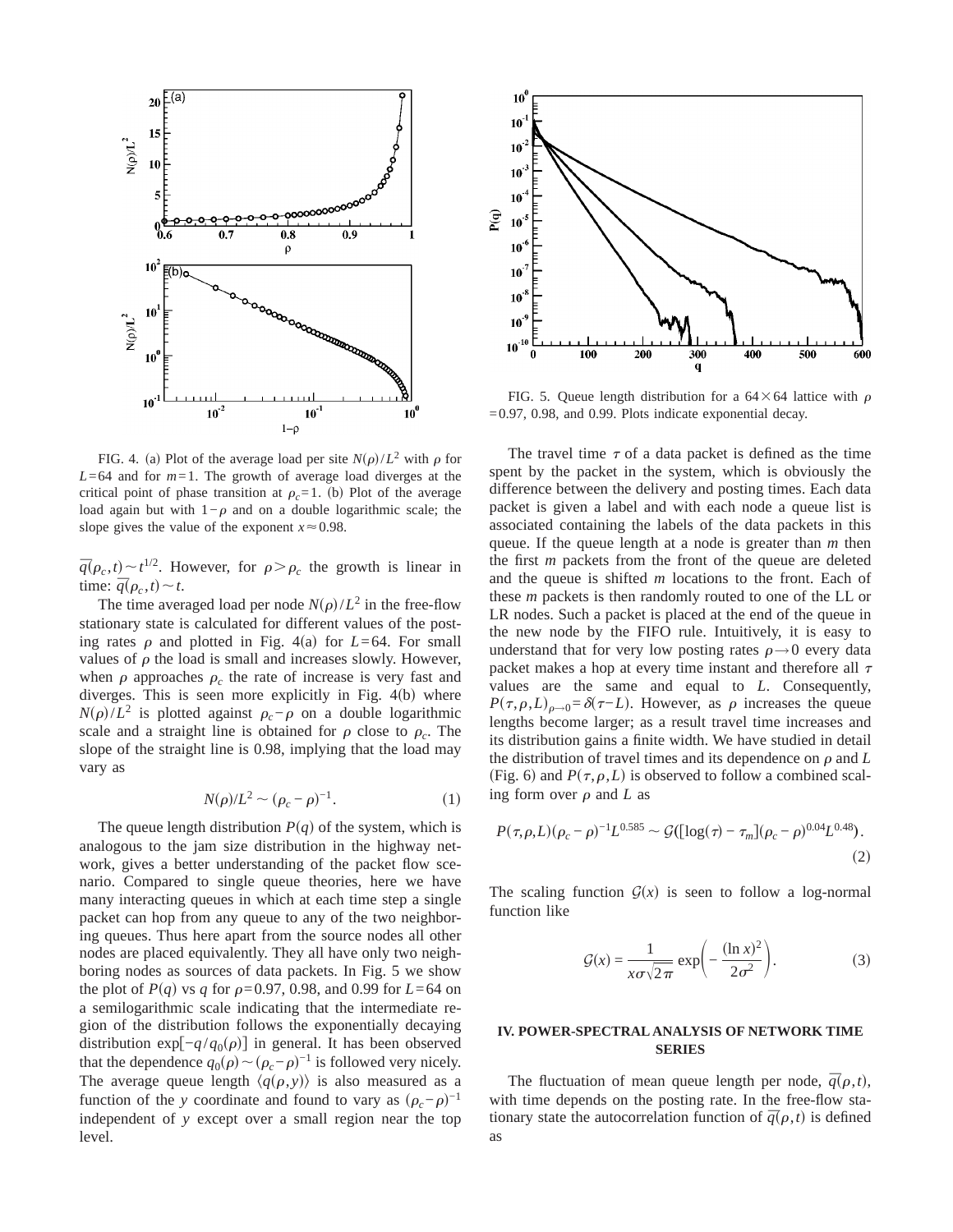

FIG. 6. Scaling plot of the data for the distribution of travel times  $P(\tau, \rho, L)$  on systems of sizes  $L=32$  and 64 for posting rates 0.95, 0.97, and 0.99. The scaled plot fits nicely with a log-normal function.

$$
C(\rho,t) = \frac{\langle \overline{q}(\rho,t')\overline{q}(\rho,t+t')\rangle - \langle \overline{q}(\rho,t')\rangle^2}{\langle \overline{q}^2(\rho,t')\rangle - \langle \overline{q}(\rho,t')\rangle^2}.
$$
 (4)

The Fourier transform of the autocorrelation function  $C(\rho, t)$ is known as the spectral density or power spectrum  $S(f)$  defined as

$$
S(\rho, f) = \int_{-\infty}^{\infty} e^{-ift} C(\rho, t) dt.
$$
 (5)

For a time series which has no temporal correlation, a plot of  $S(f)$  against *f* is independent of *f*. For some other time data series, the power spectrum may vary as a power law:  $S(f)$  $\sim$  *f*<sup>- $\phi$ </sup>. In this case the spectral exponent  $\phi$  characterizes the nature of persistence,  $\phi$ =2 indicates zero correlation associated with Brownian motion,  $\phi > 2$  indicates positive correlation and persistence and  $\phi$ <2 represents negative correlation and anti-persistence.

The autocorrelation  $C(\rho,t)$  function of the mean queue length in the stationary state is plotted in Fig.  $7(a)$  on a semilogarithmic scale up to *t*=4096 for three values of the posting rate  $\rho$ =0.96, 0.97, and 0.98 calculated on a system size *L*=64. The same calculations have also been repeated for even smaller values of  $\rho$  down to 0.75 at intervals of 0.05. Fourier transformations of these correlation functions are done using XMGRACE and the power spectrum  $S(f)$  is plotted vs  $f$  on a double logarithmic scale in Fig.  $7(b)$  for all three values of posting rates. The intermediate regimes of the curves are quite straight, indicating a power law variation of the power spectrum:  $S(f) \sim f^{-\phi(\rho)}$ . From Fig. 7(b) we measure the slopes as all nearly the same and  $\phi(\rho) \approx 1$ , indicating  $1/f$  noise near the critical posting rate  $\rho_c$  irrespective of the precise value of the posting rate.



FIG. 7. Plot of (a) correlation function  $C(t)$  vs *t* on a semilogarithmic scale and (b) power spectrum  $S(f)$  vs *f* on a double logarithmic scale for the posting rates  $\rho=0.96$  (dot-dashed), 0.97 (dashed), and 0.98 (solid) lines for a system size  $L=64$ .

We also studied the spectral analysis of the overall throughput time signal. The overall throughput is defined as the mean number  $D(\rho, t)$  of packets delivered per site of the bottom row of the lattice per unit time. This is naturally a fluctuating variable whose time average is equal to the input posting rate. A time displaced correlation of the fluctuating  $D(\rho, t)$  time series shows an exponential decay whose spectral analysis yields a power law decay of the power spectrum but with a different exponent:  $S(f) \propto f^{-0.66}$ .

Similar autocorrelation functions and associated power spectra are also calculated for the fluctuation of the length of a single queue  $q_i(\rho, t)$ . The power spectrum is also observed to follow a power law with the spectral exponent value nearly equal to 1.

Finally the undirected version of this problem has also been studied on the square lattice. In this case the data packets are posted at the nodes on the middle row *y*=*L*/2 and are delivered at the nodes on the top row at  $y = L$  and the bottom row *y*=1 with periodic boundary conditions applied along the *x* axis. Each packet executes a simple noninteracting random walk, i.e., for each step it selects one of the four neighboring nodes randomly with uniform probability and jumps to that site. As before a similar phase transition is observed from a free-flow state to a congested phase at a specific posting rate  $\rho_c$ . However, unlike in the previous model, the critical rate  $\rho_c \rightarrow 0$  as 1/*L*. This is because a large number of packets simply pile up at the middle line for all values of the posting rates greater than 1/*L*. Travel times of packets again follow log-normal distributions and the power spectrum also follows a similar power law.

#### **V. CONCLUSION**

The properties of the traffic of the flow of data packets on a model network of an oriented square lattice with random